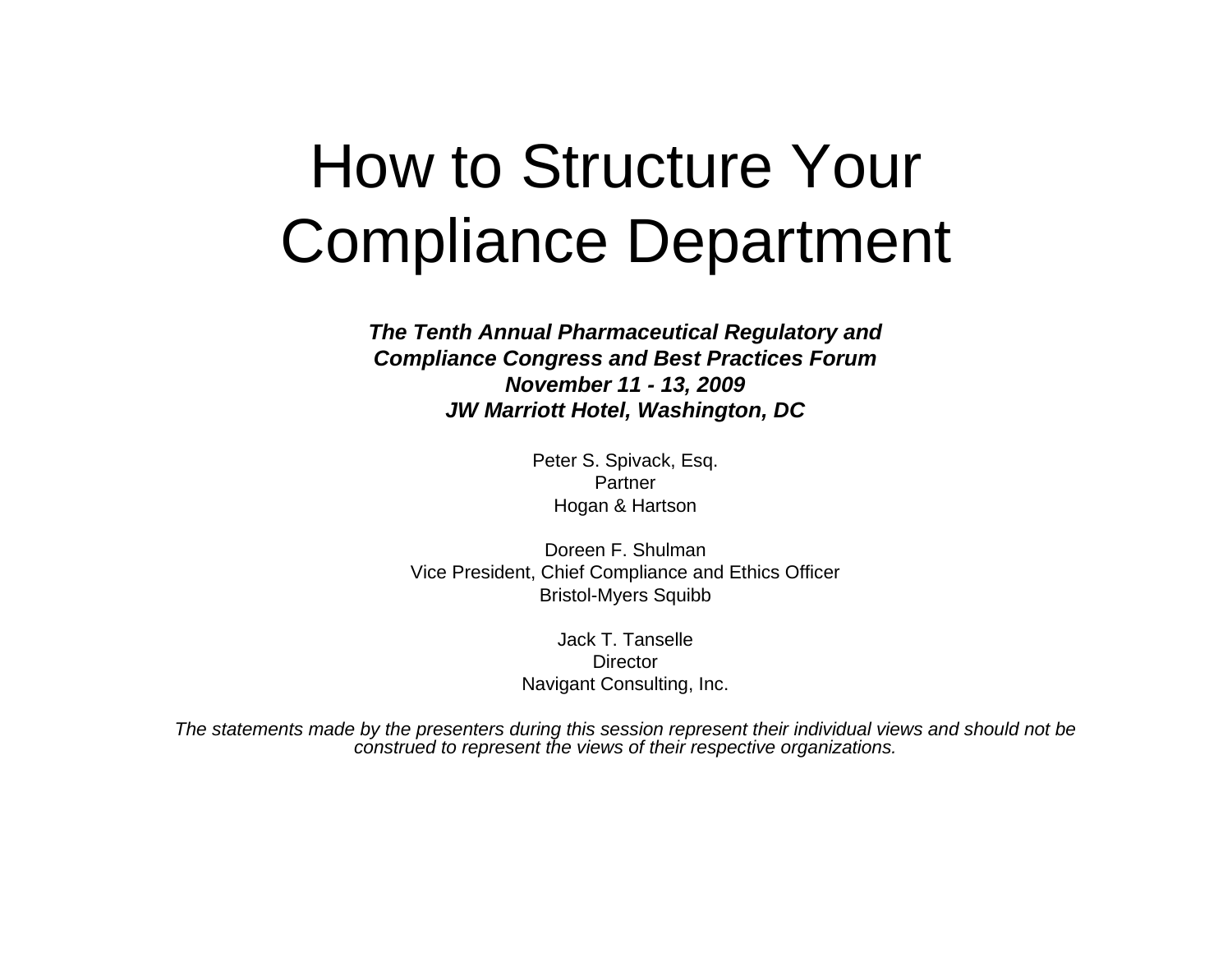#### **Reporting Relationship Options**

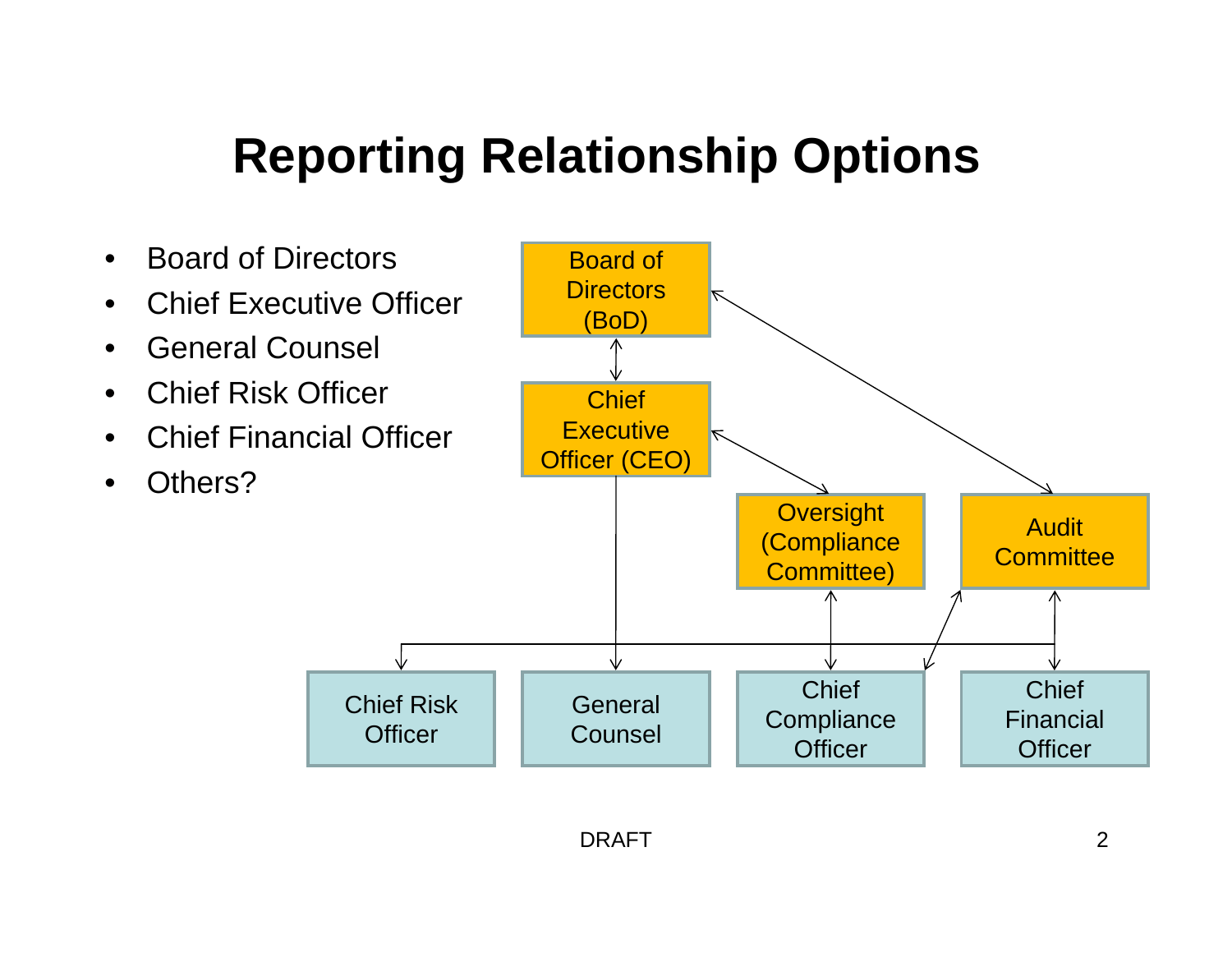#### **OIG's Perspective on Chief Compliance Officer Reporting to General Counsel**

- "The role of an attorney is, within the bounds of the law, to come up with the best defense possible for his or her client. The compliance officer should look a little bit more like a choirboy, bringing common sense and an ethical compass to upper management."
- "The lawyers tell you whether you can do something, and compliance tells you whether you should. We think upper management should hear both arguments."

Lewis Morris, Chief Counsel, Office of Counsel to the Inspector General, Office of Inspector General, Department of Health and Human Services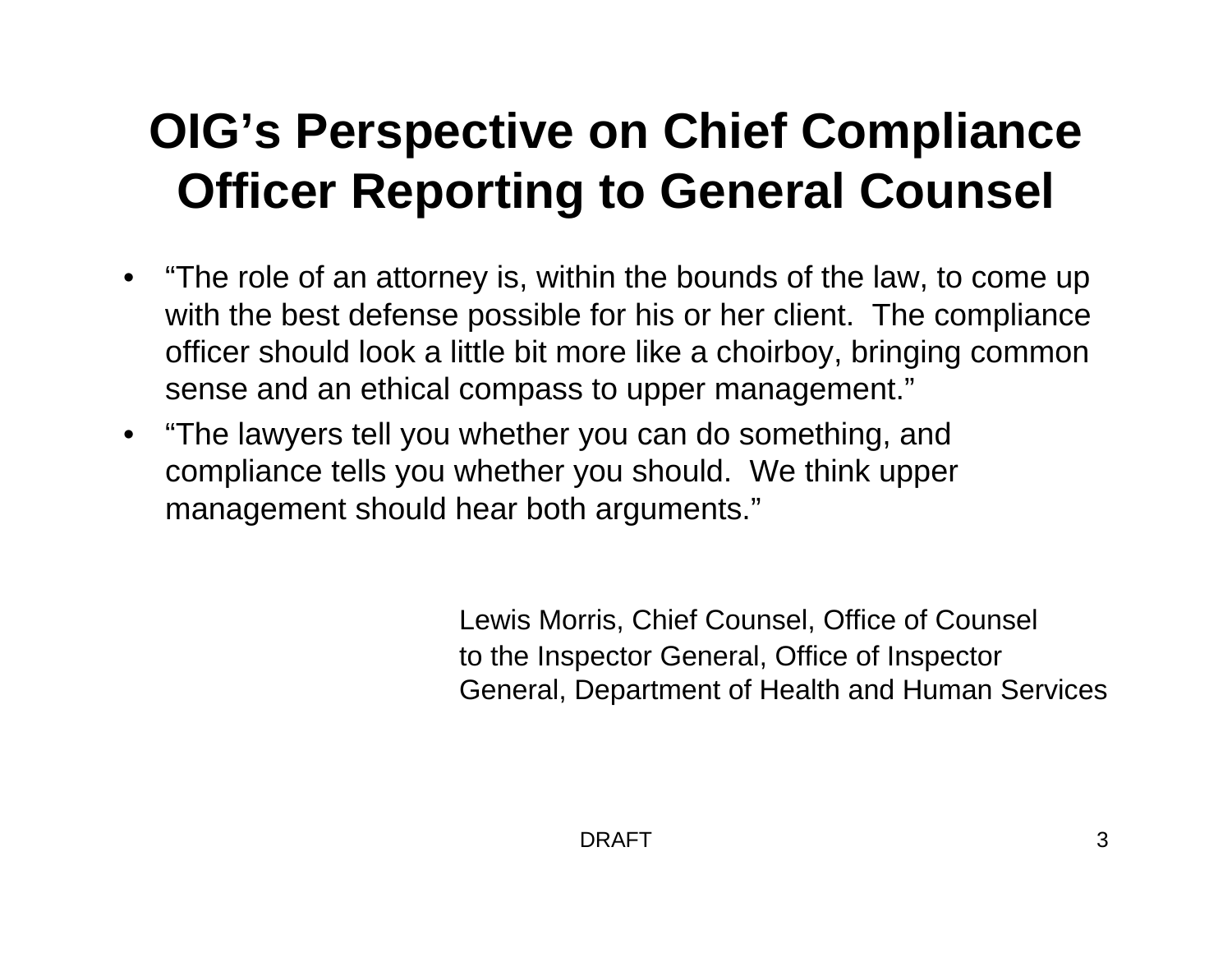## **Organizational Structure Options**

- **Centralized** 
	- The compliance department has more employees who report through the Chief Compliance Officer and are responsible for overseeing and implementing the compliance and ethics program.



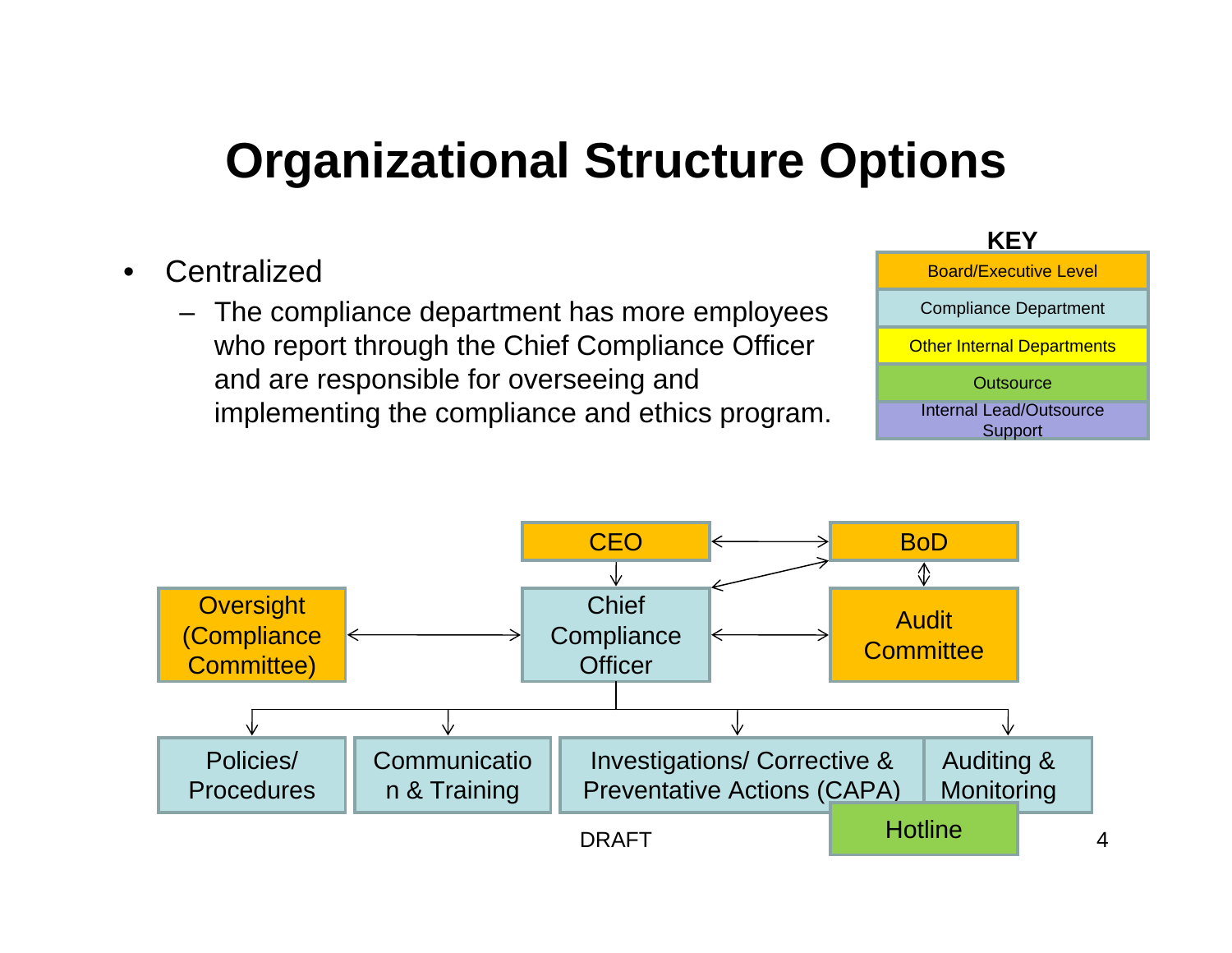## **Organizational Structure Options**

- **Decentralized** 
	- The compliance department has fewer employees and business unit employees have increased responsibilities for implementing the compliance and ethics program.